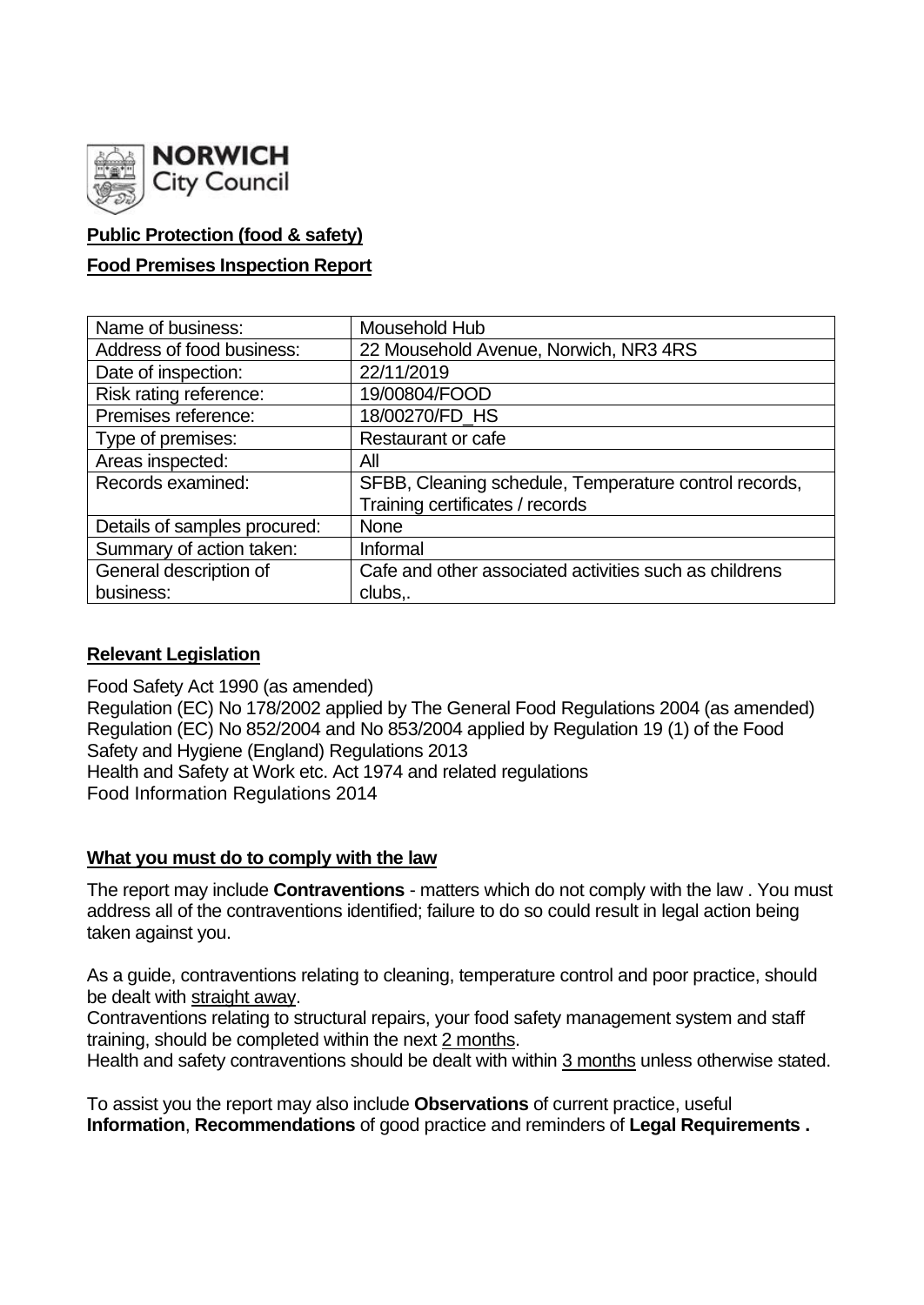My inspection was not intended to identify every contravention of the law and only covers those areas, practices and procedures examined at the time of the inspection. If the report fails to mention a particular matter this does not mean you have necessarily complied with the law. **FOOD SAFETY**

## **How we calculate your Food Hygiene Rating:**

The food safety section has been divided into the three areas which you are scored against for the hygiene rating: 1. food hygiene and safety procedures, 2. structural requirements and 3. confidence in management/control procedures. Each section begins with a summary of what was observed and the score you have been given. Details of how these scores combine to produce your overall food hygiene rating are shown in the table.

| <b>Compliance Area</b>                     |          |    |           | <b>You Score</b> |               |    |           |    |          |  |
|--------------------------------------------|----------|----|-----------|------------------|---------------|----|-----------|----|----------|--|
| Food Hygiene and Safety                    |          |    |           | $\Omega$         | 5             | 10 | 15        | 20 | 25       |  |
| <b>Structure and Cleaning</b>              |          |    |           | 0                | 5.            | 10 | 15        | 20 | 25       |  |
| Confidence in management & control systems |          |    |           | $\Omega$         | 5             | 10 | 15        | 20 | 30       |  |
|                                            |          |    |           |                  |               |    |           |    |          |  |
| <b>Your Total score</b>                    | $0 - 15$ | 20 | $25 - 30$ |                  | $35 - 40$     |    | $45 - 50$ |    | > 50     |  |
| <b>Your Worst score</b>                    | 5        | 10 | 10        |                  | 15            |    | 20        |    |          |  |
|                                            |          |    |           |                  |               |    |           |    |          |  |
| <b>Your Rating is</b>                      | 5        | 4  | 3         |                  | $\mathcal{P}$ |    |           |    | $\Omega$ |  |

Your Food Hygiene Rating is 5 - a very good standard



# **1. Food Hygiene and Safety**

Food hygiene standards are high. You demonstrated a very good standard of compliance with legal requirements. You have safe food handling practices and procedures and all the necessary control measures to prevent cross-contamination are in place. Some minor contraventions require your attention. **(Score 5)**

## Contamination risks

**Contravention** The following exposed food to the general risk of cross-contamination with bacteria or allergens or its physical contamination with dirt, foreign objects or chemicals:

- eggs were stored at the top of the fridge. As raw store beneath and not next to ready to eat foods.
- ensure aprons are not stored next to outdoor coats.

**Guidance** The FSA (visit www.food.gov.uk for more information) has issued new guidance on controlling E.coli 0157 through: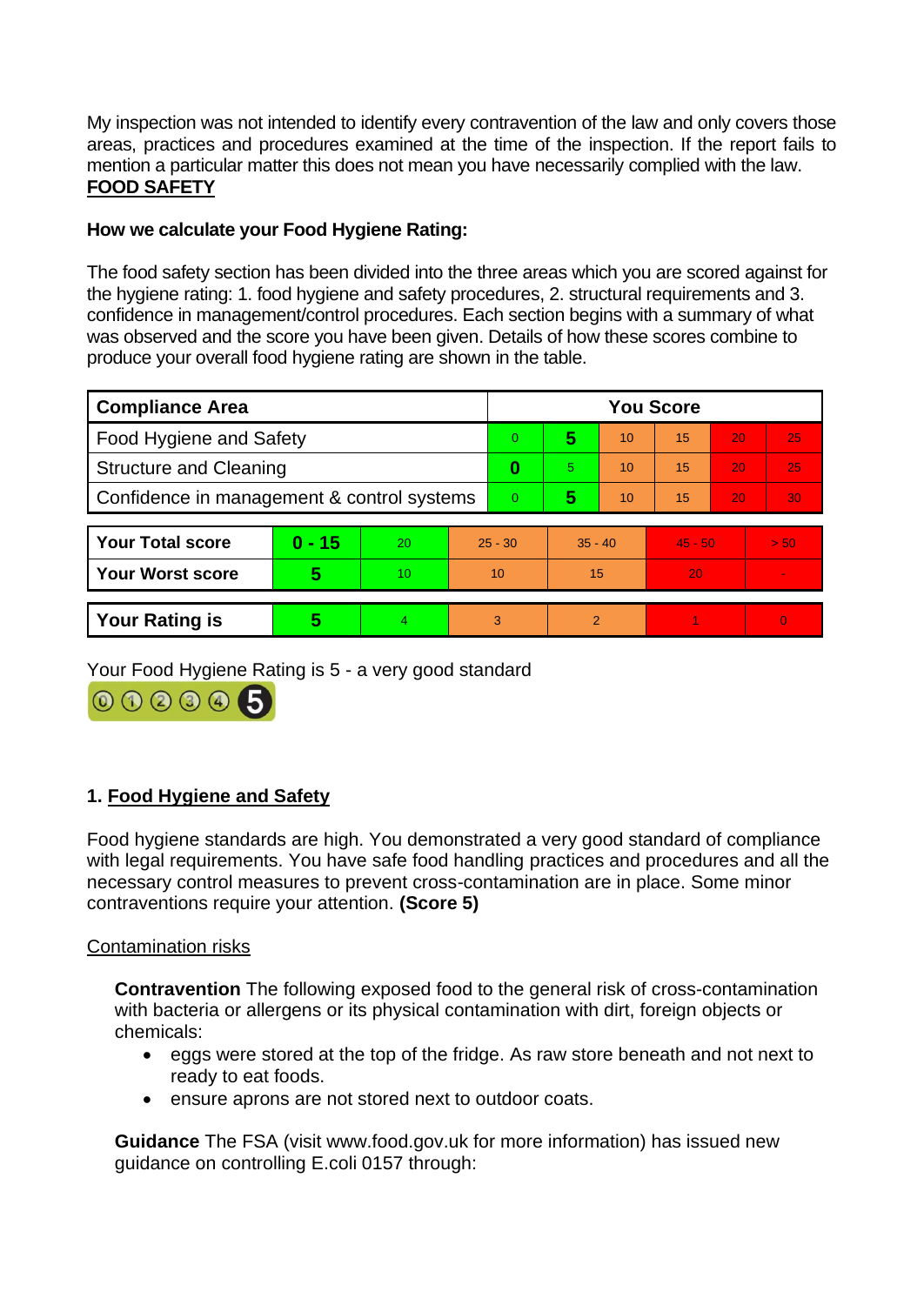\* the complete separation of raw and ready-to-eat food

\* the correct use of wash-hand basins and thorough hand washing

\* having dedicated equipment (including complex equipment) for raw and ready-to-eat foods

- \* through 2-stage cleaning and the correct use of sanitisers
- \* and by controlling the risks posed by soily vegetables.

Please ensure you familiarise yourself with this.

**Recommendation** Provide separate equipment and utensils designated for use with either raw or ready-to-eat foods, which can be easily identified (e.g. colour coded) and stored and washed separately. You have a table for raw meat handling, but as this is large it is used for other tasks after cleaning. As discussed it would be good practice to designate another work top entirely for raw meat handling, such as the small one.

**Observation** I was pleased to see you were able to demonstrate effective controls to prevent cross-contamination.

You have no complex equipment; you have a dishwasher.

#### Hand-washing

**Legal Requirement** An adequate number of wash hand basins must be available for use, they must be suitably located and designated for cleaning hands.

**Information** View the video on good handwashing technique at https://www.youtube.com/watch?v=VyIx2K2vhKI

**Information** We have a hand washing demonstration kit which you might like to borrow in order to demonstrate the principles of correct hand washing to your staff and childrens clubs. Contact the Duty Officer on 01603 212747 for more information.

**Recommendation** After washing hands food handlers should turn the taps off using paper towel to prevent them from re contaminating their hands.

**Observation** I was pleased to see hand washing was well managed.

#### Personal Hygiene

**Legal Requirement** You must ensure that any member of staff that you know or suspect has (or is a carrier of) a food-borne disease or infection (including vomiting, diarrhoea, skin infection, sores and open wounds) is excluded from working in any food handling area until they have been symptom free for 48 hours or until medical clearance has been obtained.

**Legal Requirement** All persons in food handling areas must wear suitable, clean, and where appropriate protective clothing.

**Observation** I was pleased to see that standards of personal hygiene were high for staff working in the cafe Kitchen. However it is understood that other volunteer groups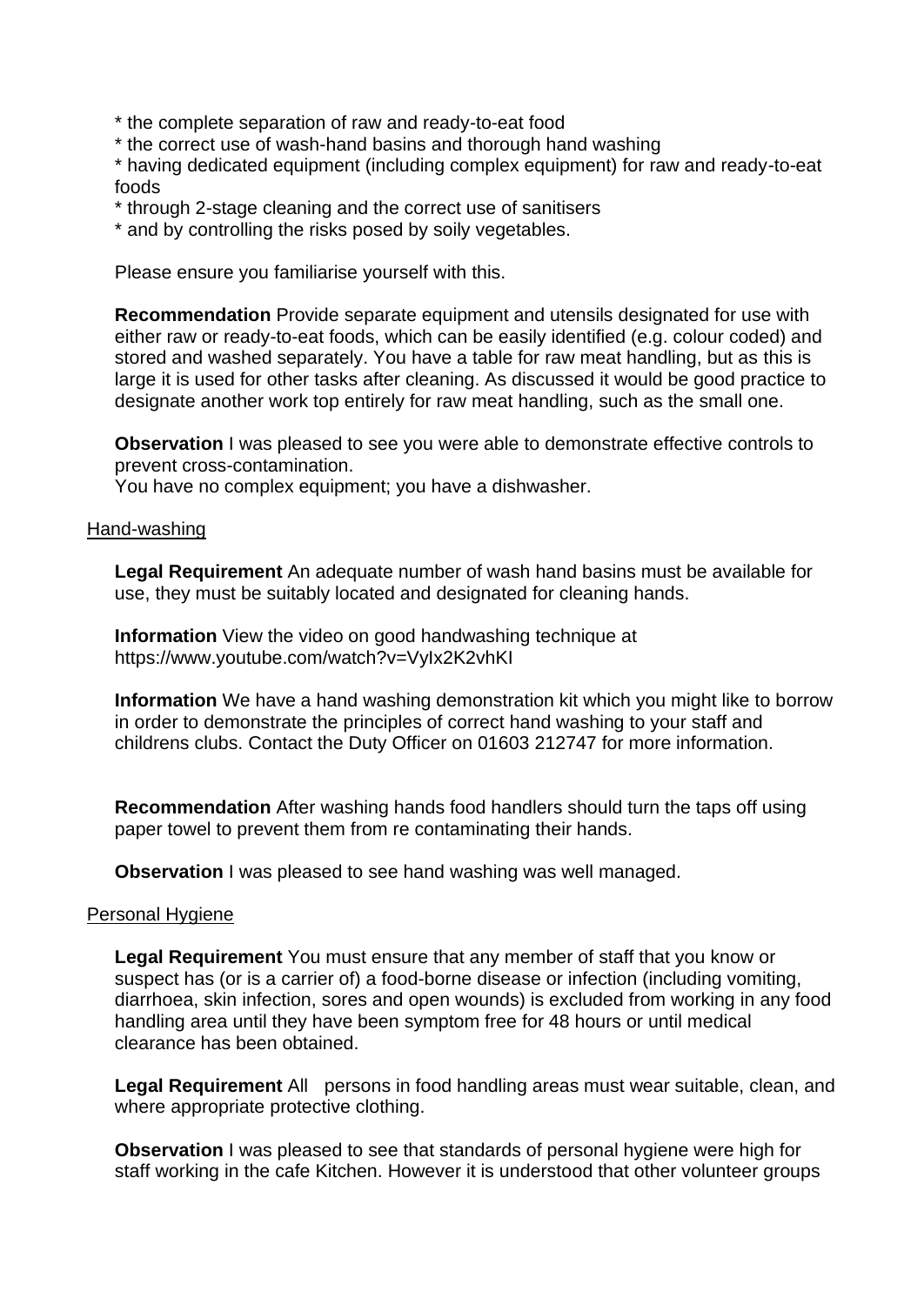also use the Kitchen for the preparation of open high risk foods. Please ensure that they are also wearing adequate washable over clothing.

#### Temperature Control

**Recommendation** You can place a food mimic in your fridges. These can be probed to get a more realistic idea of the actual temperature of the foods in the fridge (some businesses use a lemon/ block of lard)

**Recommendation** Get some fridge thermometers. It is not sufficient to monitor using digital readouts as these are not always accurate.

**Observation I** was pleased to see you were able to limit bacterial growth and/or survival by applying appropriate temperature controls at points critical to food safety and that you were monitoring temperatures. You have a probe thermometer and wipes, were aware of critical temperatures, monitor and record.

Ensure that when other clubs prepare food, the same level of monitoring and recording is carried out. High risk food is prepared and needs the same level of control as when the cafe operates, and for your own due diligence.

#### Unfit food

**Information** High risk items bear a 'use by' date. You must not sell, use or intend to sell such items and should ensure you have checks in place to remove these from use.

**Recommendation** You should have a system to identify when open or prepared foods need to be used by or discarded, to ensure the food is fit for consumption. I recommend you apply labels which give a date that is 2 days after the day of production e.g. if food is opened on Monday it should be used by the end of Wednesday (an exception is rice which should not be kept longer than 24 hours)

**Observation** As the cafe only trades for 3 days, date coding will become more relevant when opening hours are extended.

You also accept donations of low risk foods. You appeared aware of the risks associated with this, and controls.

### **2. Structure and Cleaning**

The structure facilities and standard of cleaning and maintenance are all excellent and you demonstrated full compliance with the law. There is evidence of effective pest control and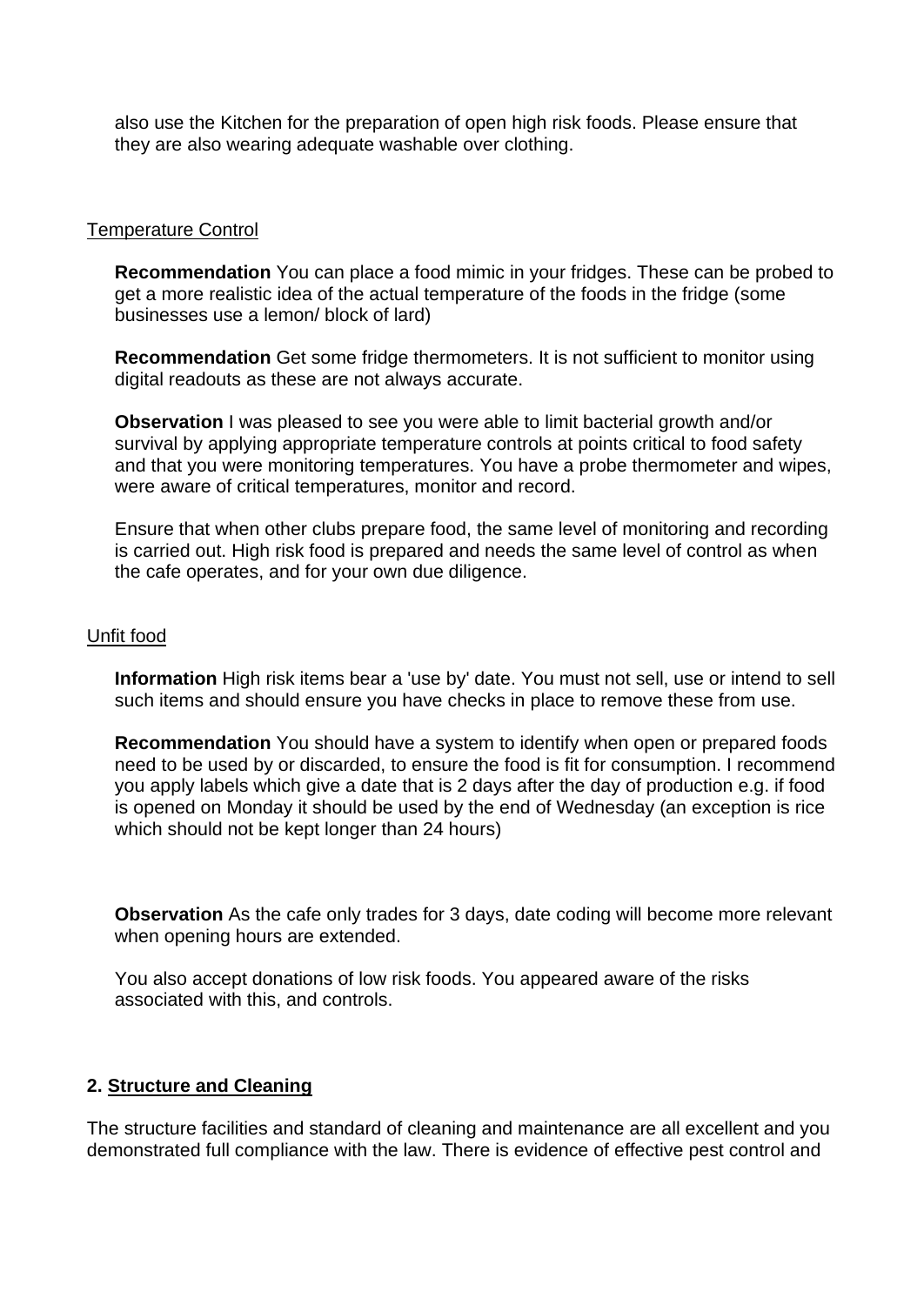procedures are in place to rectify any problems as they arise. There is good provision for waste disposal. **(Score 0)**

### Cleaning of Structure

**Observation** The kitchen had been well maintained and the standard of cleaning was excellent.

### Cleaning of Equipment and Food Contact Surfaces

**Observation** You had dedicated equipment for the preparation of raw and ready-to-eat foods.

### Cleaning Chemicals / Materials / Equipment and Methods

**Information** You must ensure that the sanitisers you use are effective against bacteria. Ensure hat they meet the following standards BS EN 1276:1997 and 13697:2001.

**Observation** I was pleased to see that the premises was kept clean and that your cleaning materials, methods and equipment were able to minimise the spread of harmful bacteria between surfaces.

### Maintenance

**Observation** Please investigate whether the dry store shelves require sealing to facilitate cleaning.

### Facilities and Structural provision

**Observation** I was pleased to see the premises had been well maintained and that adequate facilities had been provided.

#### Pest Control

**Observation** You have a pest control contract in place and there is no evidence of pest activity on the premises. The Kitchen has screens, and you have a Electric Fly Killer.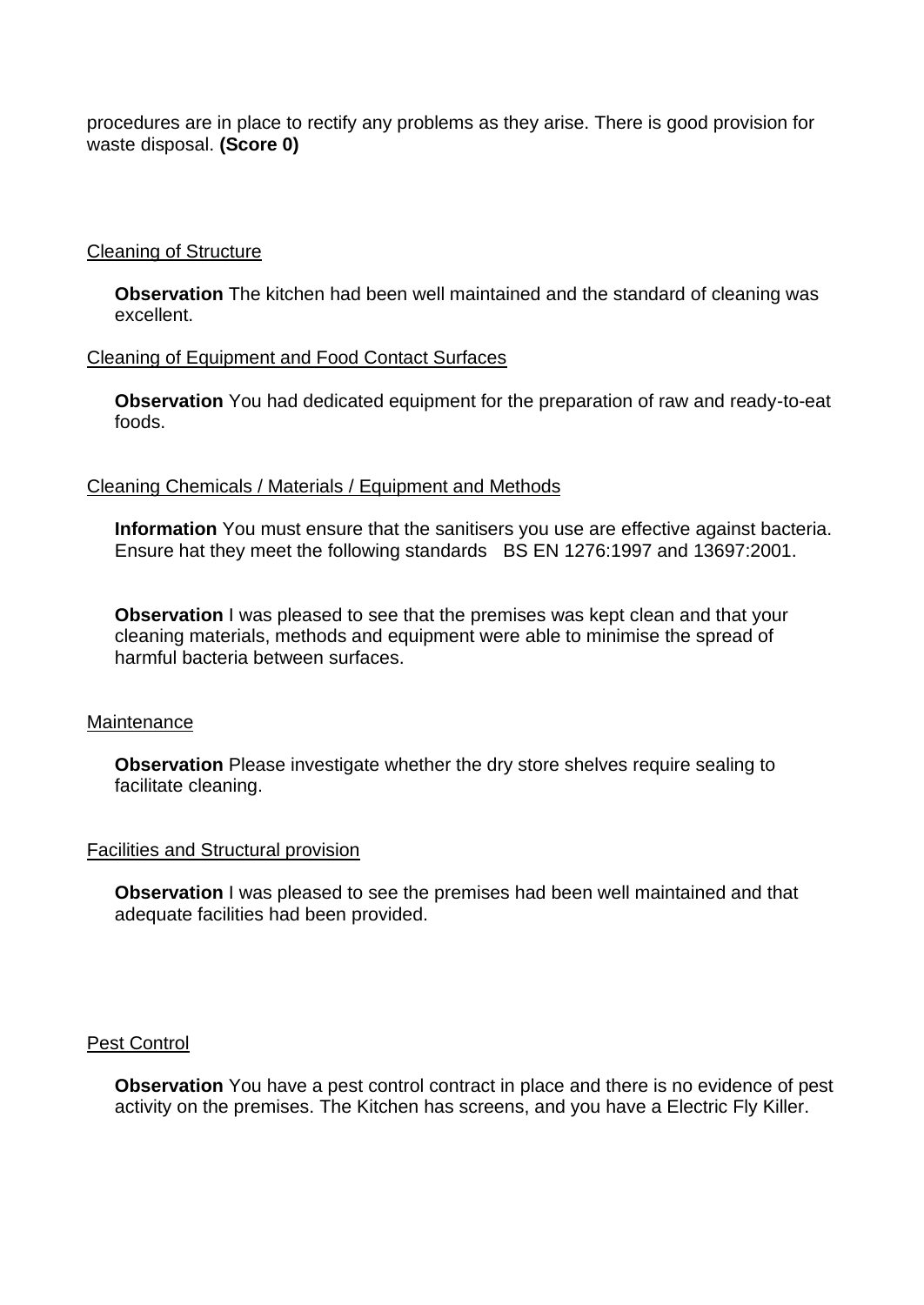### **3. Confidence in Management**

A food safety management system is in place and you demonstrate a very good standard of compliance with the law. You have a good track record. There are some minor contraventions which require your attention. **(Score 5)**

### Type of Food Safety Management System Required

**Observation** You are using SFBB, which was available on site and working well for the Cafe.

Following our discussion at the time of inspection, when it came to light that a number of other catering activities take place within the same kitchen, such as Messy club with 2 course hot lunch on a Saturday, and holiday clubs, I can confirm that it is satisfactory to only have one premises record on our system, as these are all Church run. Although some of these are volunteer lead, rather than the employed chef in place for the cafe, some activities are high risk and are served to vulnerable groups. Therefore you should ensure that ideally the same high standards and systems are in place across the board. I would recommend someone be appointed to oversee that there is some continuity in place. One SFBB pack will suffice, providing it is followed and covers the other areas e.g. cook temperature record also maintained by clubs.

### **Traceability**

**Observation** Your records were such that food could easily be traced back to its supplier.

### Waste Food and other Refuse

**Observation** You had measures in place to dispose of waste food appropriately and were employing the services of an approved waste contractor.

### **Training**

**Legal Requirement** Food business operators must ensure that food handlers are supervised and instructed and/or trained in food hygiene matters to an appropriate level for the work they do.

**Information** You can obtain a list of the training courses we provide on our website www.norwich.gov.uk

**Information** There are Level 2 Awards in Food Allergen Awareness on offer in Dereham. If you are interested contact 0800 689 3512

**Recommendation** Catering staff should refresh their food hygiene knowledge every 3 years so that they stay up to date with current legislation and good practice. Booking details for this course are on our website: www.norwich.gov.uk